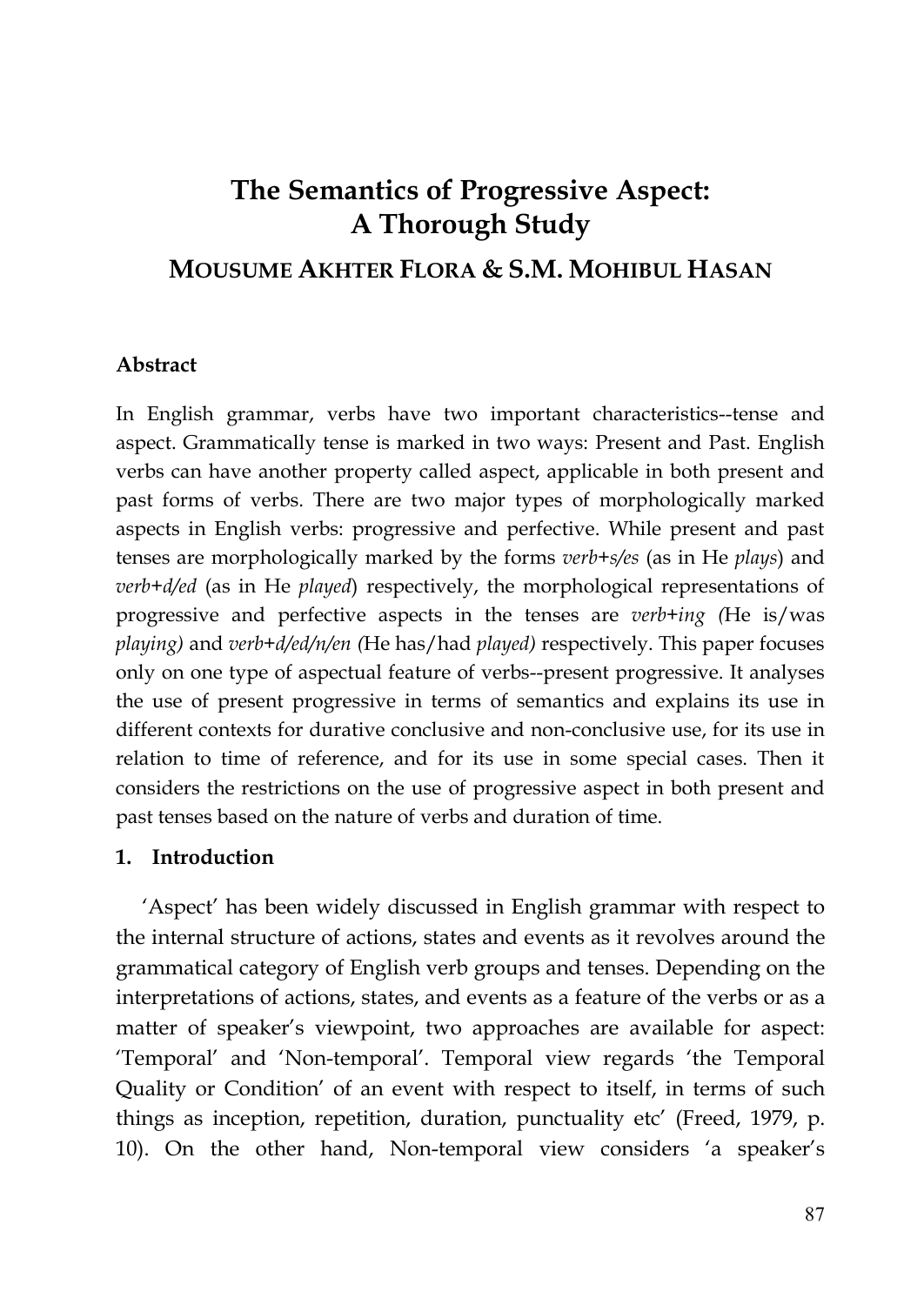viewpoint or perspective on a situation . . . as either completed (perfective aspect), or as ongoing (imperfective aspect), continuing (continuing aspect), ending (egressive aspect), or repeating (iterative or habitual aspect)' (Brinton, 1988, p. 3). The key points here are (1) inherent feature of an event or action or state as applies to the temporal view and (2) speaker's perspective on a situation as considered for the non-temporal view. In consideration of these two points, the temporal view is identical with the term *aktionsart* and the non-temporal with *aspect* as we talk about the phenomena of aspectuality. Brinton (1988) distinguishes between *aspect* and *aktionsart* by associating the latter with the speaker's point of view and *aspect* with what can be termed in Comrie's (1976) definition as 'inherent or semantic aspect' (p. 41-52). However, Huddleston (1984), Quirk, Greenbaum, Leech, and Svartvik (1985), Huddleston (2002), Leech (2004) do not make such kind of distinction. Interestingly, all of them including Brinton (1988) have discussed *aspect* in terms of the underlying semantics of the situation itself. Does this imply that aspect is a semantic phenomenon, over all?

As a possible answer to our question, we would like to consider Brinton's (1988) explanation:

> In English, the analysis of aspect seems to pose particularly acute problems, since formal markers of aspect are not predominant in the verb--English is a 'tense' not an 'aspect' language--and since lexical markers of aspect do not appear to constitute a coherent system.  $(p, 1)$

We do not deny the importance of tense in English. But we think such an assumption made by Brinton (1988) ignores the significance of *aspect* in English. In this regard, we would like to consider the following examples,

- *(1) Hasan reads a newspaper.*
- (2) *Hasan is reading a newspaper.*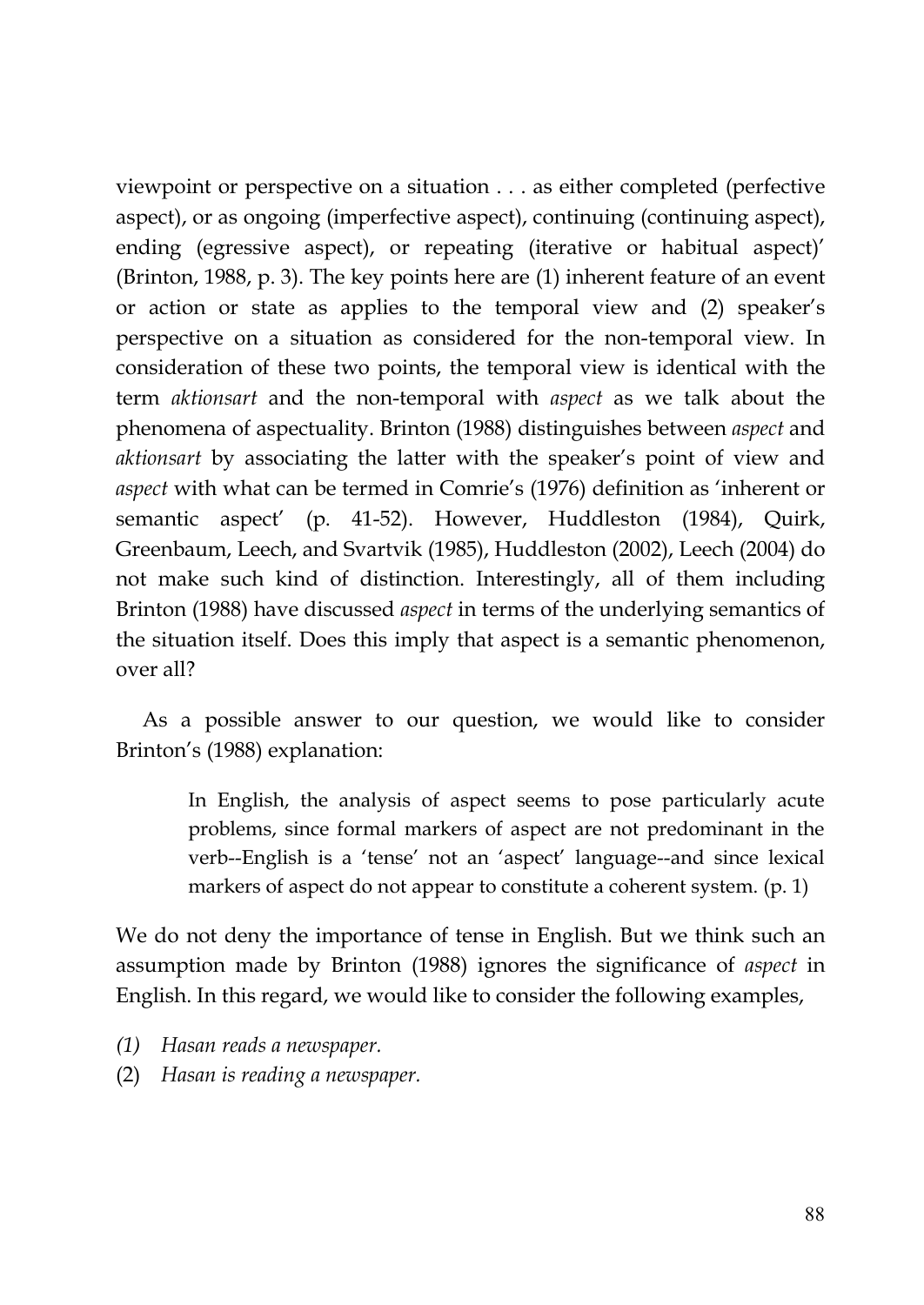In both cases, we are talking about the same tense: 'present'. But there is a difference between them. The sentences denote habitual and progressive aspect respectively. Depending on their aspects, they would have different interpretations. The first sentence refers to Hasan's regular practice such as he reads a newspaper almost every day. But the second one refers to his activity of reading a newspaper on a particular occasion or during a particular time. In this case, tense without the aspectual distinction fails to convey the difference in meaning between these two sentences, and therefore, aspect is as important as tense in the study of English Grammar. Besides, in our opinion, English is quite enriched in *aspect*, may be not in syntactic, but in semantic terms. For example, the English progressive aspect marked syntactically by the auxiliary *be* + verb-*ing* gives a range of semantic interpretations to the basic expression of a situation as it is 'in progress'. In our present essay, we are going to concentrate only on progressive aspect and consider its semantics as we are discussing its use and constraints.

## **2. Use of Progressive Aspect:**

#### **2.1 Durative situation:**

Progressive aspect usually conveys the idea that an event has duration. For example,

- (1) Q: *What is John doing at this moment?*
	- A: *He is watching television.*
- (2) Q: \**What does John do at this moment?*
	- A: \**He watches television.*

The first example implies an event that accompanies the implication of duration and therefore, the present progressive is used. Does this mean that the events that have no duration cannot have progressive aspect? Let us consider the following examples:

- (3) *The referee blows his whistle.*
- (4) *The referee is blowing his whistle.*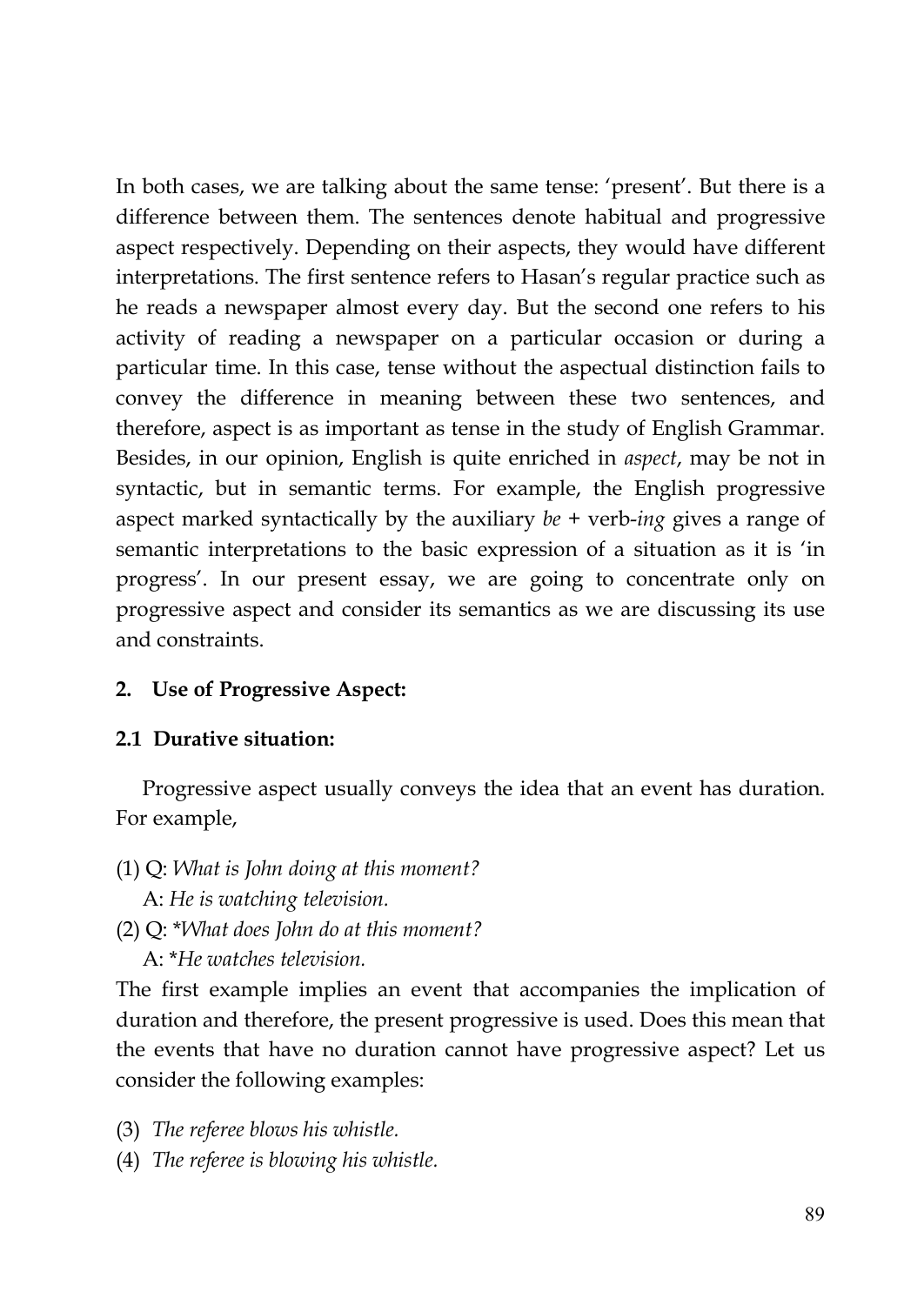In example 3, the event has instantaneous present meaning. In contrast, example 4 tends to suggest a continuous or repeated blowing of the whistle. In example 4, progressive aspect stretches the event some way into the past and into the future and imposes duration on it:



Therefore, it is no longer instantaneous. However, progressive aspect allows the stretching of duration in an event to a certain extent. However, it is not the case that all events with duration denote progressive aspect. For example,

- (5) *The professor types his own letters.*
- (6) *The professor is typing his own letters.*

To us, in both examples the event of *typing* has duration. In example 5, it is an extended duration. We would interpret example 5 as the event of *typing letters* keeps going on over and over a period of long duration. In example 6, too, the event is ongoing but over a period of limited duration. The interpretation, in this case, is that *the professor usually does not type his letters*. It may be the case that the professor's secretary is ill or unavailable for some reasons, and so, the professor has to do the job for the time being. Huddleston (2002) has disregarded limited duration as a feature of progressive aspect. He said, 'neither limited duration nor extended duration is a feature of the meaning of the progressive' (p.168). To him, limited duration is a matter of 'Implicature' (implicature is the term that refers to intended or implied meaning). In our view, if we disregard 'limited duration' as a meaning of progressive aspect, we cannot see the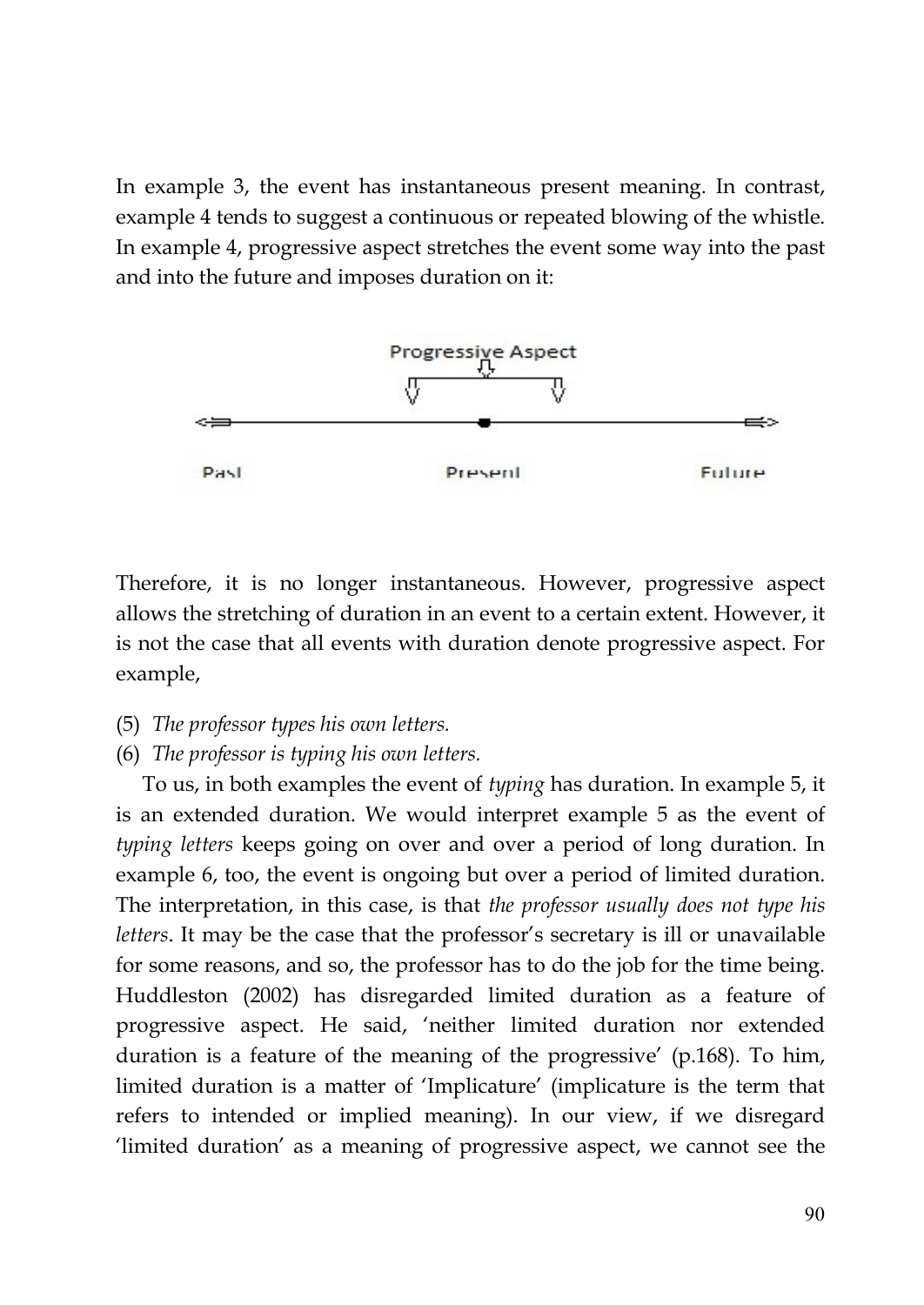distinction between sentences 5 and 6. Example 5 with extended duration implies a habit which is permanent and it is represented by the repeating (iterative or habitual) aspect. On the other hand, example 6 with limited duration conveys a temporary habit and is represented by progressive aspect. Therefore, unlike what Huddleston (2002) thinks, the notion of limited duration with respect to progressive aspect is very important.

## **Durative non-conclusive:**

Progressive aspect can represent durative situation types nonconclusively. An event is generally regarded as non-conclusive in the sense that it does not result in a change of state. For example,

- (7) *It is raining.*
- (8) *Sally is dancing.*

For both examples, the events of *raining* and *dancing* are ongoing, incomplete and do not exhibit a change of state. The one difference between these two is that the first one is 'non-agentive' and the second one is 'agentive' (In agentive sentences, there is a 'doer' or an agent who does the action. And non-agentive sentences do not have doers.). Quirk *et al.* (1985, p. 207) have called the first type of situations as 'Durative Non-conclusive Goings-on' and the second one as 'Durative Non-conclusive Activities'.

## **Durative conclusive:**

The durative situation type, here, is capable of resulting in a change of state. For example,

- (9) *The weather is getting warmer.*
- *(10) Kidan is knitting herself a sweater.*

We can interpret the first example that *the weather* is in the process of getting warmer. Therefore, it can be viewed that it is on its way to a change of state. The second one denotes an action or activity which takes place over a period and it has a goal or end-point. Therefore, it implies that the activity of *knitting* is incomplete at this moment but it is going to be finished and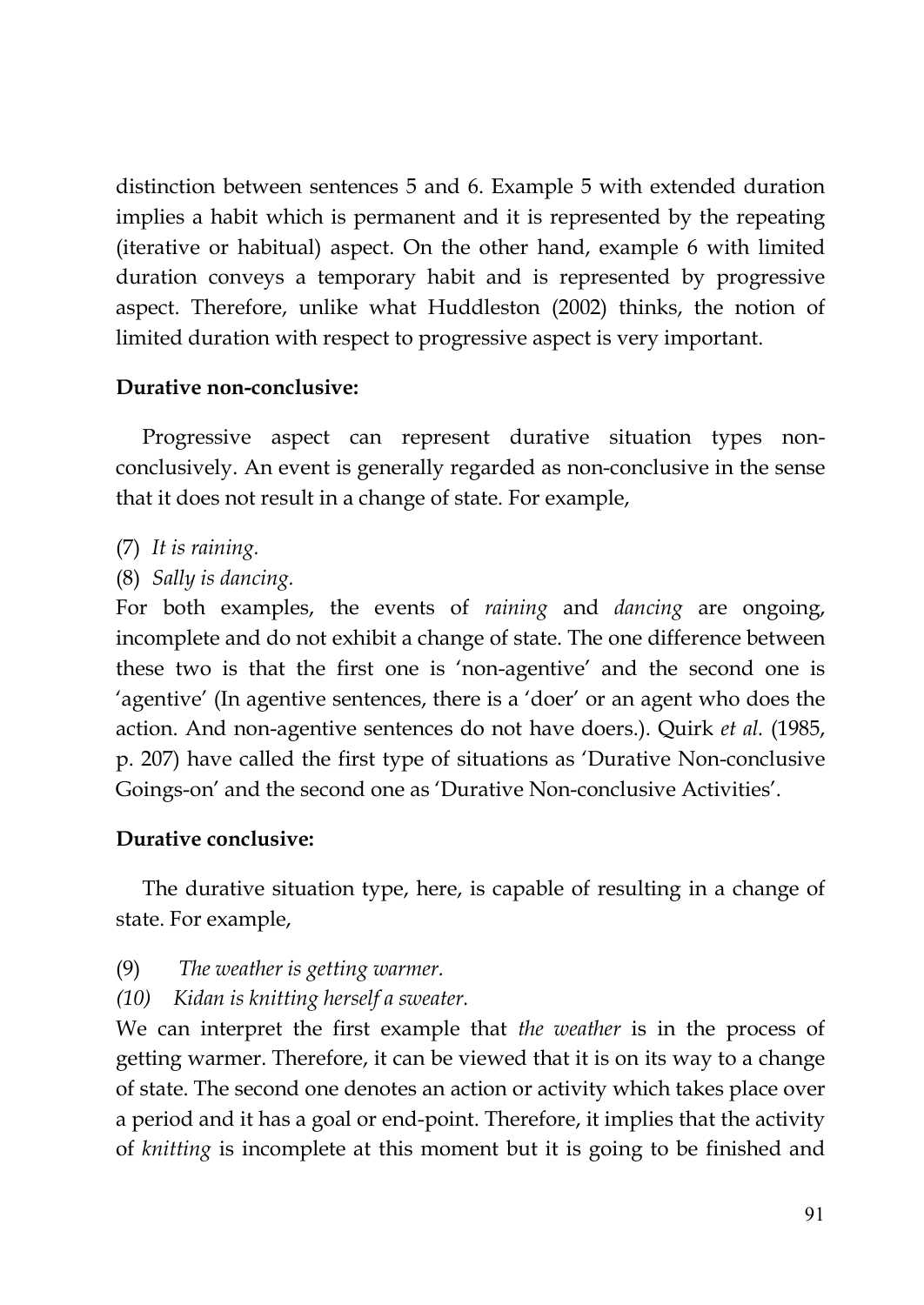result in a change of state. While example 9 involves no agent, example 10 has an agent. According to Quirk *et al.*'s terminology (1985) the first example is a case of 'Process' and the second one of 'Accomplishment' (p.207-208). It should be noted here that both these examples have been considered conclusive because they lead to a state of change as the events progress towards completion, not because the events result in a change.

We find the distinction between conclusive and non-conclusive duration to be a marginal one. Intransitive verbs which function as durative nonconclusive activities generally become accomplishments when a direct object or an adverbial or destination is added. By these additions an activity becomes a task with a defined conclusion, and consequently non-conclusive verbs become conclusive. We could also argue that non-conclusive events have an implication of change of a state. For example, when we say, *it is raining*, we assume that the event is ongoing and it has a limited duration. Consequently, it would end at a certain point and result in a change of state. Therefore, the event of *raining*--which we have regarded as nonconclusive--can receive a conclusive interpretation.

It should be noted that for both conclusive and non-conclusive durative events, we have assumed the ongoing events as incomplete. We have brought the idea of completeness to the discussion of conclusiveness but as an implication of the event in future. But it does not mean that we can make a generalisation that progressive aspect refers to 'Incompleteness'. As an example:

## (11) *I was reading between ten and eleven.*

In the above example, the event of *reading* has a starting point at ten o'clock and end point at 11. It says that there is an interval of time between ten and eleven when the activity was ongoing. It should also be noted that the interval of time indicates a limited duration. Therefore, we can say that progressive aspect can be used to imply the completion of an event as long as it satisfies the criteria for the event to be 'ongoing' for a 'limited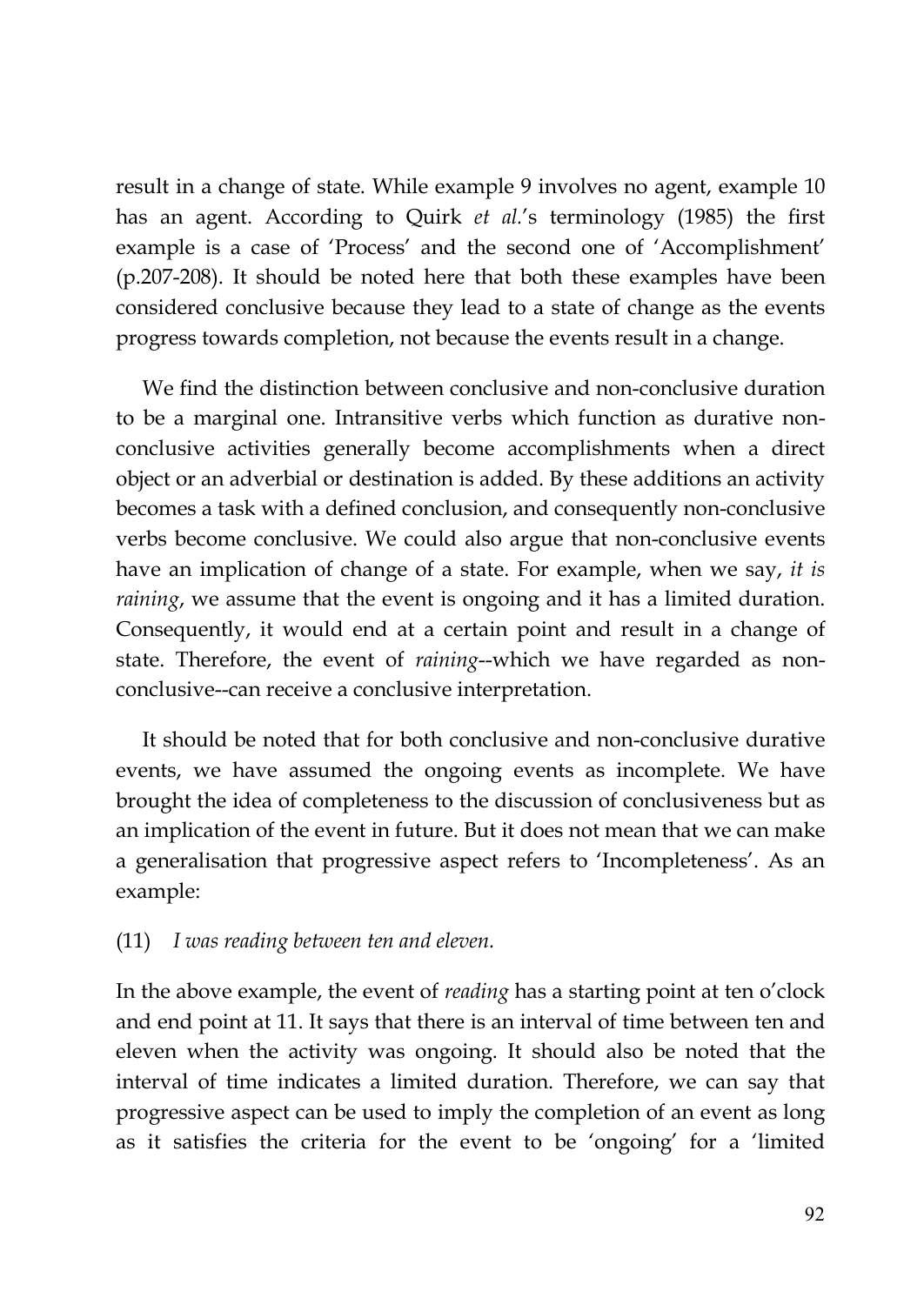duration'. However, the interrelationship between time and event can be varied, and depending on the meaning progressive aspect can be used.

## **2.2 Situation in relation to time of reference:**

Let us consider the following examples:

- (1) *When we arrived, Jenny made some fresh coffee.*
- (2) *When we arrived, Jenny was making some fresh coffee.*

The first example tells us that the *coffee making* followed the time of *our arrival*, but the second one says that *our arrival* took place during the time of *coffee making*. The first sentence can be best interpreted as a matter of 'timesequence': (i) at first we arrived and (ii) then the coffee was made. On the other hand, the second one is a matter of 'time-inclusion': the time of *arrival* is included within the time of duration for *coffee making*. In relation to the time of *arrival*, progressive aspect in the second sentence stretches the ongoing event of *coffee making* from the past to the future. Such a case has usually been described as the 'temporal frame' (Leech, 2004) of progressive aspect. 'Temporal frame' is the notion that allows us to view some point of orientation within the flow of time from which a temporary event can be seen to stretch into the future and into the past. Therefore, if an event cannot be viewed in terms of a particular point of time, the framing effect of progressive aspect does not occur. For example,

(3) *Throughout the Prime Minister's speech, the foreign secretary was listening in the gallery.*

Here the event of *listening* is related to a period during which *the speech* continued. There is no point of time around which *listening* can form a frame. In this regard, Leech (2004) said:

> The 'temporal frame' effect is not an independent feature of the progressive form's meaning; it follows, rather, from the notion of 'limited duration'. Whenever a point of time or a brief event is in a contemporaneous relation with a happening that has duration, it is natural that that happening should extend beyond the event-without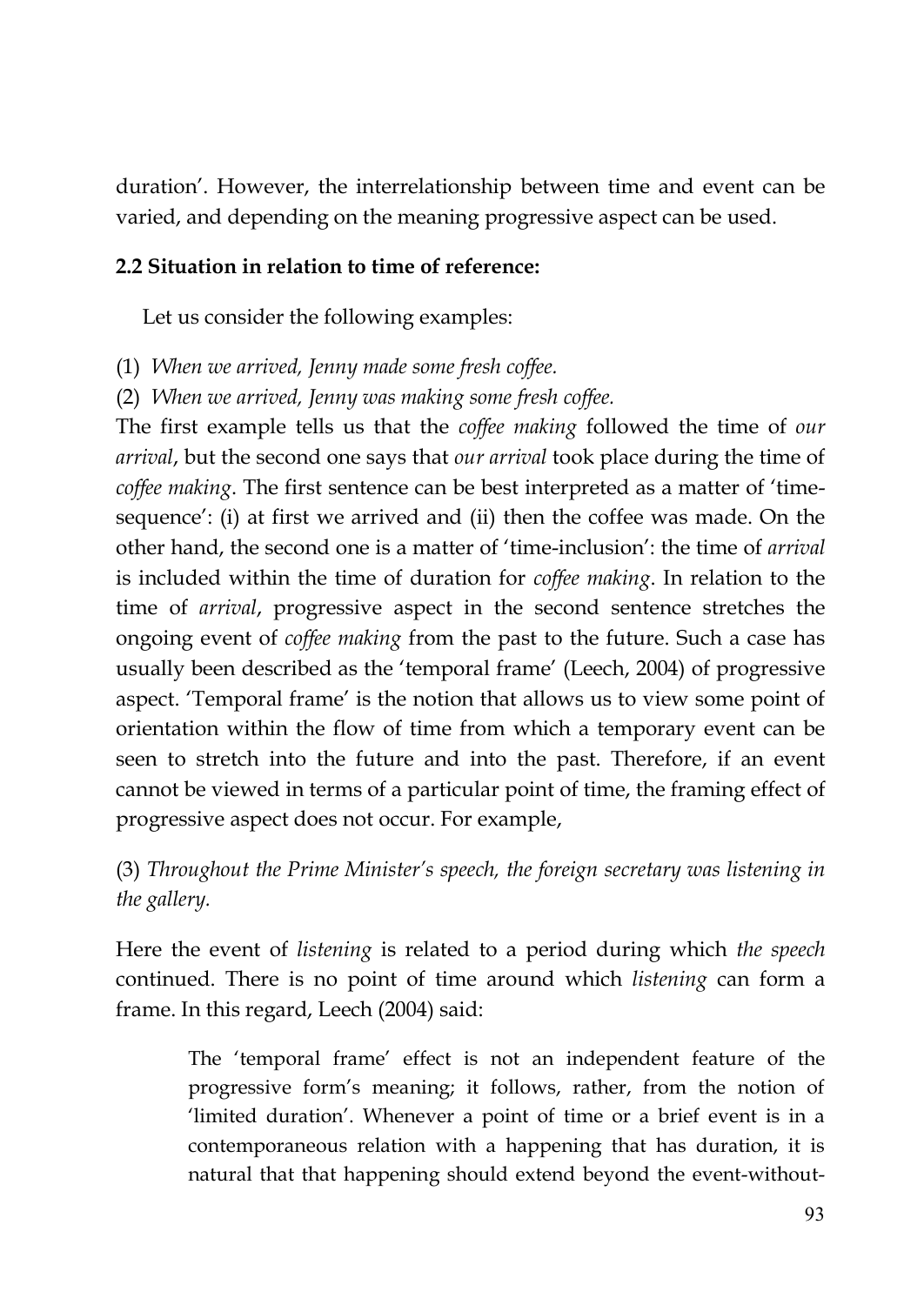duration or point-of-time in both backward and forward directions-in short, that a 'temporal frame' should be set up. (p. 22)

However, from the discussion we can say that progressive aspect can form temporal frame but it is not its obligatory property.

## **2.3 Special use:**

Progressive aspect can be used to denote non-aspectual meaning. By 'non-aspectual', we mean, the event is not in progress. For example,

- (1) *Are you going to the meeting tomorrow?*
- (2) *They are getting married next spring*.

In the above examples, the events of attending the meeting and of getting married are not in progress. They refer to upcoming events in the future. The first one denotes very near future. For the second one, it may be near future or not but the progressive is used here to denote a future plan or arrangement.

Progressive aspect can also be used to refer tentatively to a present wish or attitude. For example,

*(3) I am hoping to borrow some money.*

Example 3 implies that the speaker has a wish to make a request and progressive aspect here expresses his or her polite attitude.

## **3. Constraints on Progressive**

## **3.1 Stative verbs:**

Typically, progressive aspect is unacceptable with stative verbs. The reason is that stative verbs usually denote a state and a state is nonprogressive in nature. Therefore, stative verbs are generally resistant to progressive aspect. For example,

(1) We own a house in the country.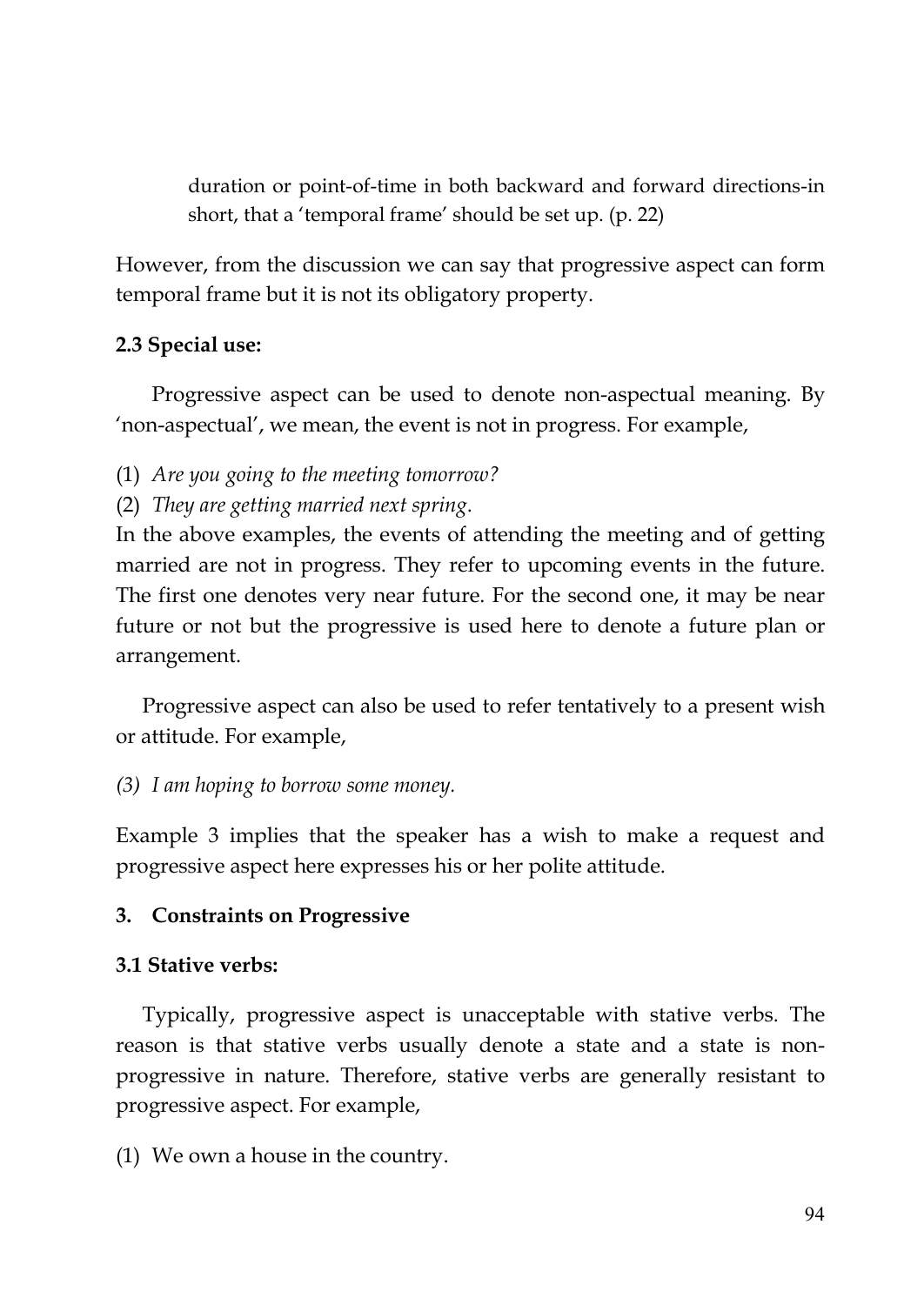\*We are owning a house in the country. (own as a stative verb)

However, there are some stative verbs which are exceptions. As an example, *think* is an intellectual stative verb and it denotes mental state and therefore, in the following example it occurs in the form of 'simple present'.

(2) *I think such kind of phenomena in plain economic terms.*

However, it can occur in progressive aspectual form such as

(3) *I am thinking such kind of phenomena in plain economic terms.*

But progressive aspect, in this case, no longer denotes mental state but a kind of work as mental exertion. The use of progressive aspect has changed the situation from static to dynamic. The verb *think* has also changed its status. It has become a member of a different verbal category. It is no longer a stative verb in this case. Another change that has happened in the interpretation of the above sentences is that progressive aspect has attributed the meaning of temporariness to the second example whereas the first one denotes a permanent state. In this regard, we can consider the use of other kinds of stative verbs taking progressive form, such as

- (4) (McDonald's Happy Meal!) I am loving it. [love as state of emotion]
- (5) My scarf is no longer smelling lavender. [smell as state of perception]

However, temporariness as a feature of progressive aspect is somewhat problematic. There can be sentences where progressive aspect does not denote temporariness. For example,

(6) *The western landmass is always moving towards the water.*

The event refers to persistent or continuous activity and there is no sense of temporariness. On the other hand, there can be non-progressive form that can denote temporary state such as

(7) *The manager is away this afternoon.*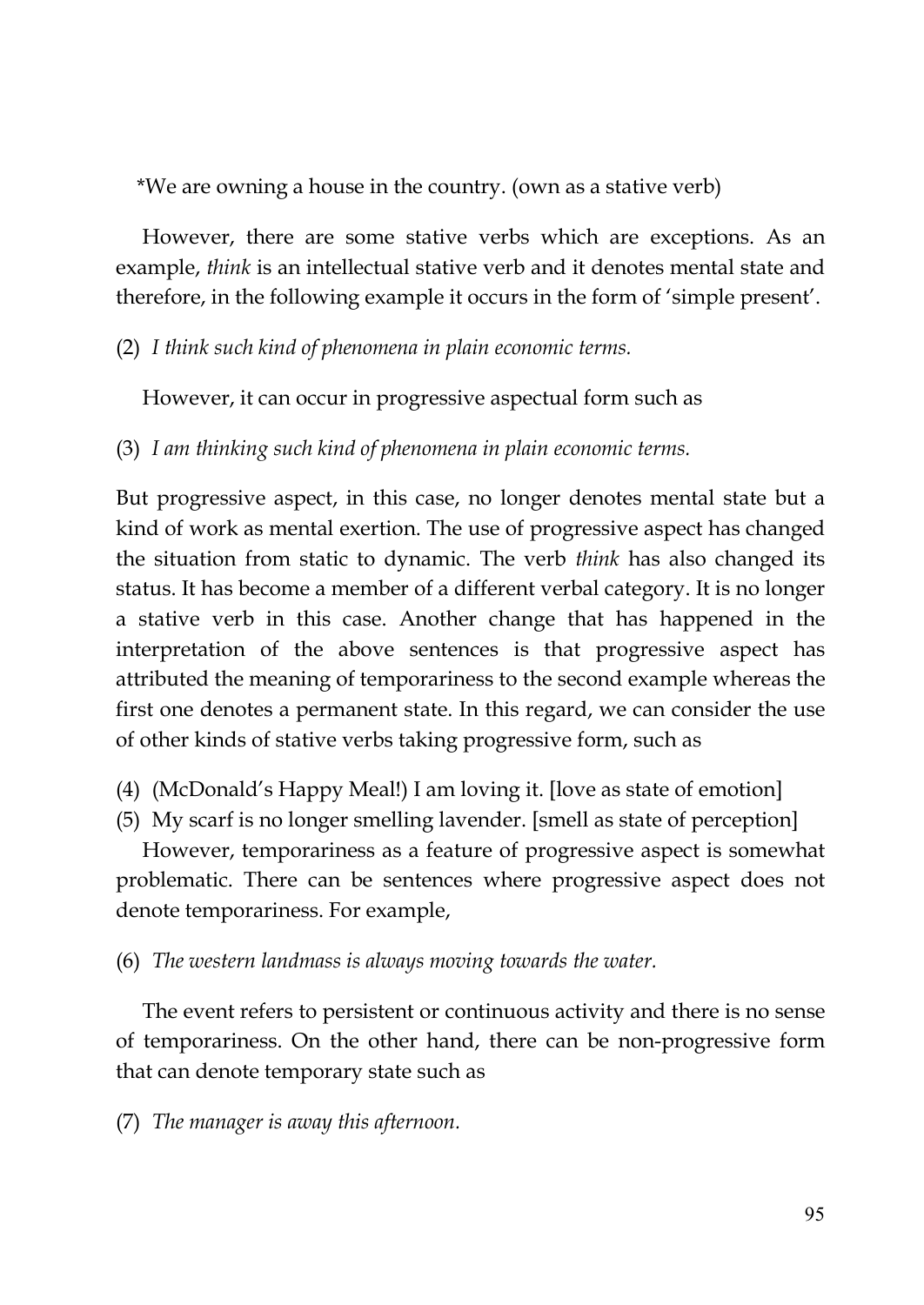Example 4 tells us that usually in the afternoon the manager stays in but he is not there this afternoon. The implication is that *this afternoon* is an exception and the manager will be back to his usual routine. Therefore, the simple present form gives a temporary reading for the sentence in 4. Paradoxically, here the stative verb *be* with its simple present form invades the semantic territory of progressive aspect. Therefore, we would say that progressive aspect can attribute temporariness to an event but it is not its obligatory feature.

#### **3.2 Punctual situation:**

Punctual situations typically involve either no duration at all or a very short duration. Therefore, they usually do not occur in progressive form. However, it is not always the case. For example,

- (1) *Downstairs*, *a door is banging.*
- (2) *The train is arriving at platform 6.*

The events as implied in examples 1 and 2 involve repetition of the action. The verbs *bang* and *arrive* usually represent punctual events in the sense that they are so momentary that it is difficult to think of them as having any duration. However, as these verbs occur in the progressive form, they give duration to the events. Progressive aspect, then, forces us to think of them as representing a series of events rather than a single event. It should be noted that the first example differs from the second one in the sense that the first one is non-conclusive and the second one is conclusive.

#### **4. Conclusion**

We have discussed the use and constraints of progressive aspect in terms of semantic explanation. We should mention that even the verbal categories that have been used as an explanatory factor for progressive aspect have also been defined in terms of semantics. The major features that progressive aspect represents for a particular event are: